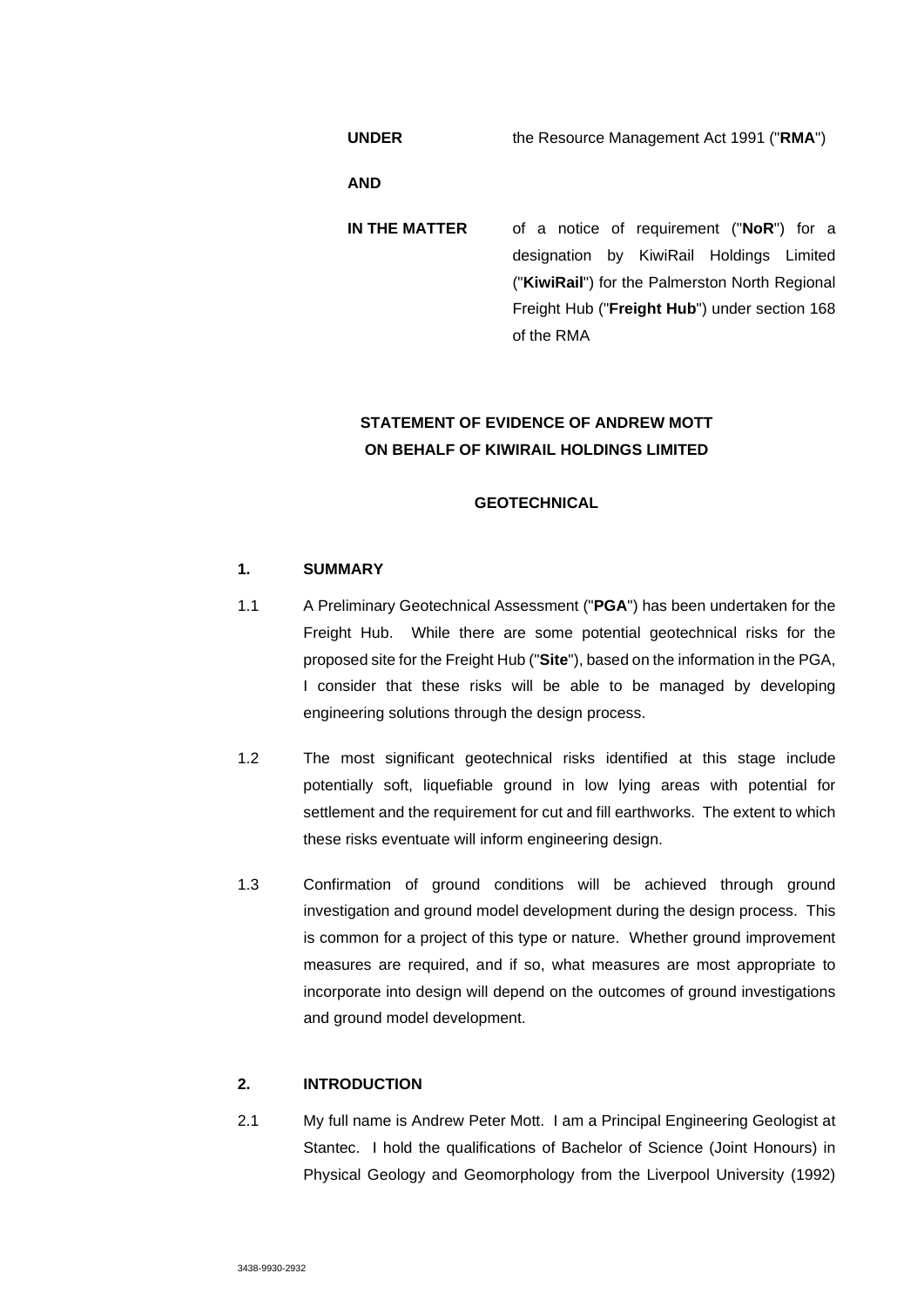and Master of Science in Environmental Geotechnology from the University of Newcastle upon Tyne (1994). I am a Fellow of the Geological Society of London and a Chartered Geologist (UK). I am also a member of the New Zealand Geotechnical Society.

### **Experience**

- 2.2 I have approximately 26 years' experience in civil engineering consultancy including approximately 1 year seconded to the Transpower National Grid upgrade construction between Brown Hill in Auckland and Whakamaru north of Taupō. I have approximately 9 years' experience in the UK with the remainder mainly within the North Island of New Zealand.
- 2.3 Other infrastructure projects I have worked on include SH3 Manawatu Gorge slip investigations and assessments following the February 2004 rain event, SH1 Otaki to North of Levin Multi Criteria Analysis route optioneering, SH58 Safety Improvements between the Hutt Valley and Porirua, the Hawkes Bay windfarm and Hamilton City Council Pukete 2 and Pukete 3 Wastewater Treatment Plant upgrades.
- 2.4 Other recent projects I have worked on include Kāinga Ora housing redevelopments in Palmerston North and Hamilton City Council's Rotokauri Greenway Notice of Requirement. For the Greenway project I assessed the geotechnical effects of the requiring authorities proposed swale, ponds and flood storage system in low lying recent alluvial deposits.

### **Involvement in the Freight Hub**

- 2.5 I have been engaged by KiwiRail to provide advice on the geotechnical related aspects of the Freight Hub development. I have been involved with the multi criteria analysis ("**MCA**") optioneering process inputting on geotechnical and natural hazard considerations and commenting on geotechnical considerations of the Freight Hub.
- 2.6 I prepared the PGA that was included with the Assessment of Environmental Effects for the Freight Hub ("**AEE**"). I also assisted with KiwiRail's response on 15 February 2021 to Palmerston North City Council's ("**PNCC**") further information request. This included matters relating to cumulative effects of lateral spreading, differential settlement, seismicity and flooding.

### **Code of conduct**

2.7 I confirm that I have read the Code of Conduct for Expert Witnesses contained in the Environment Court Practice Note 2014 and that I agree to comply with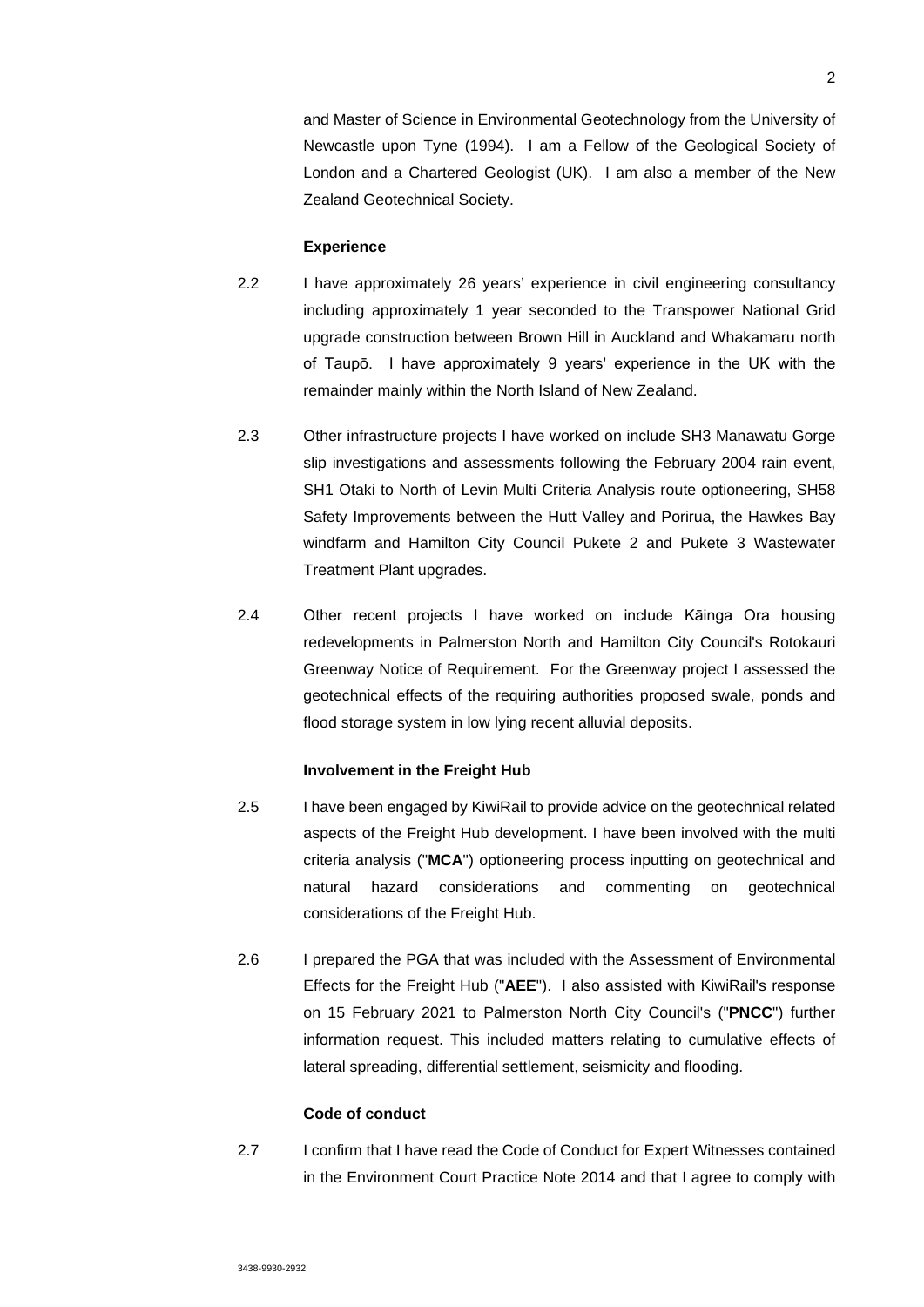it. I confirm that I have considered all the material facts that I am aware of that might alter or detract from the opinions that I express, and that this evidence is within my area of expertise, except where I state that I am relying on the evidence of another person.

### **3. SCOPE OF EVIDENCE**

- 3.1 This statement of evidence will:
	- (a) provide an overview of the methodology and key conclusions of the PGA;
	- (b) respond to the submissions received that relate to geotechnical matters; and
	- (c) address relevant matters raised in the Section 42A Report.

# **4. METHODS OF ASSESSMENT**

- 4.1 The geotechnical assessment of the Site involved undertaking a desktop assessment of available information, outlining possible geotechnical constraints and measures to manage or mitigate those possible constraints. The assessment includes the following elements:
	- (a) review published geological mapping, the Active Faults Database and reports from Geological and Nuclear Sciences ("**GNS**");
	- (b) assessment of ground investigation records from the New Zealand Geotechnical Database;
	- (c) review historical aerial photography from Retrolens and Google Earth;
	- (d) assess PNCC and Horizons Regional Council ("**HRC**") natural hazard information;
	- (e) assessment of engineering geological and geomorphological features using Google Earth, Google Streetview, Site lidar contours and drive over of accessible roads adjacent to and through the Site.
- 4.2 Being a desktop assessment, no geotechnical walkover of the Site or any ground investigation has been undertaken as part of this assessment.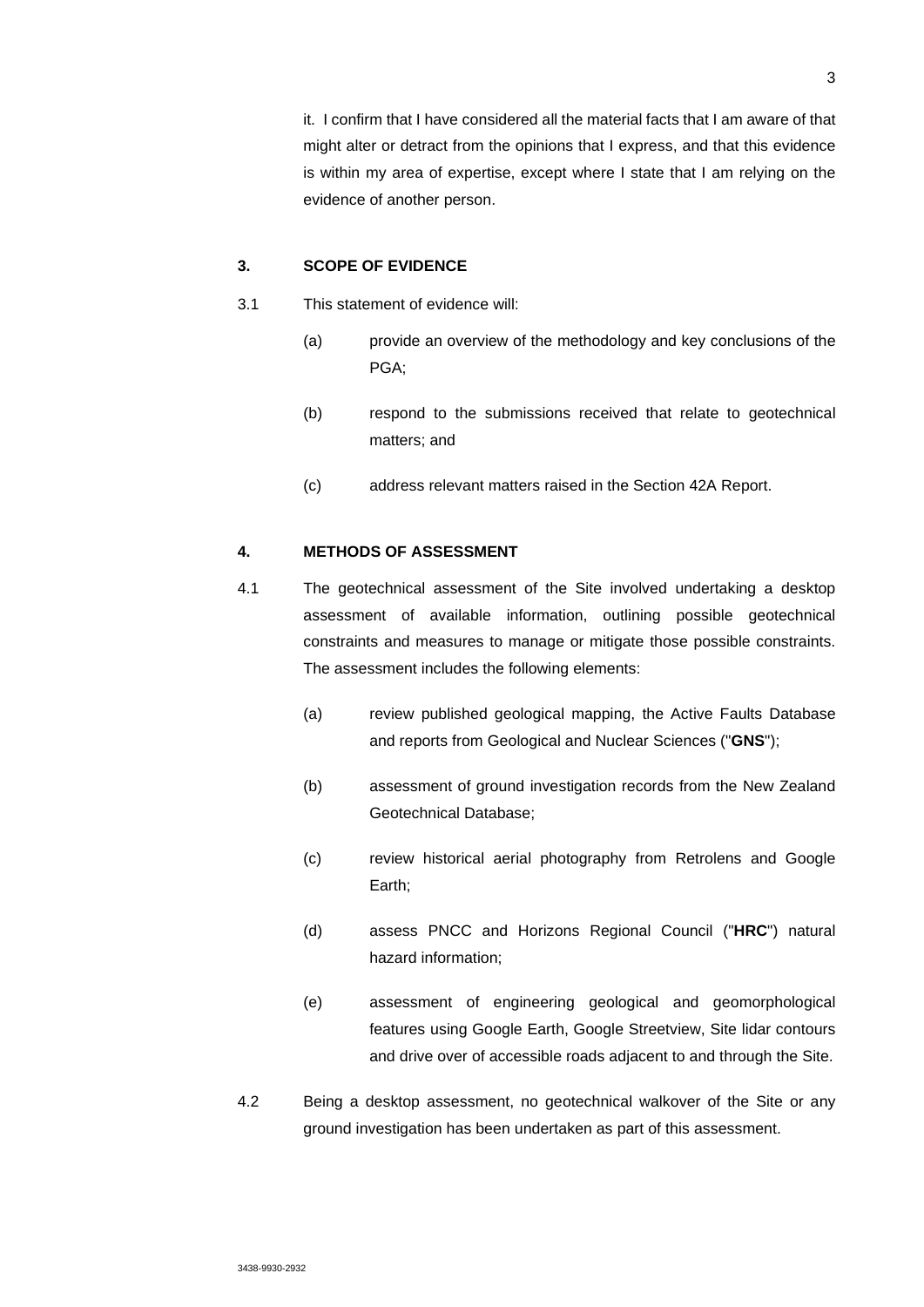### **5. EXISTING ENVIRONMENT**

- 5.1 The Site is largely undulating and predominantly located on an alluvial terrace above a lower lying alluvial plain. The terrace is likely to consist of sands, silts and clays and is between approximately 24,000 and 59,000 years old. Two streams flow across the Site from east to west cutting across the terrace in broad gullies at a lower alluvial plain level. The alluvial plain material consists of geologically younger soils than the terrace and are likely to include loose or soft sands, silts, clays, and possibly peat with possible high groundwater levels. Due to the extent of alluvial soils covering the region and published geological mapping, rock is not likely to be encountered within at least 20 m of the ground surface.
- 5.2 Fill is likely to be present on the Site of up to several metres of thickness where Railway Road and the North Island Main Trunk line cross the gullies, and may be present elsewhere due to historic agricultural activities. Elsewhere, farm rubbish pits may be present.
- 5.3 While no known active faults underlie the Site there are several active faults and fault structures within the region, as indicated on the GNS Active Fault Database and a recently completed GNS study for HRC. Significant active regional faults include the Northern Ohariu, Wellington and Ruahine Faults. Other faults are present including those with unknown details or low slip rates and / or recurrence intervals.
- 5.4 The NZ Geotechnical Database shows 28 Cone Penetration Tests ("**CPT**") across the Site and one borehole has been added to the database since the geotechnical assessment was undertaken.

# **6. POTENTIAL GEOTECHNICAL CONSIDERATIONS RELEVANT TO THE FREIGHT HUB**

- 6.1 The following geotechnical factors have been considered relevant to the development of the Freight Hub:
	- (a) seismic hazards;
	- (b) liquefaction, lateral spread;
	- (c) soft ground and settlement;
	- (d) earthworks;
	- (e) slope instability; and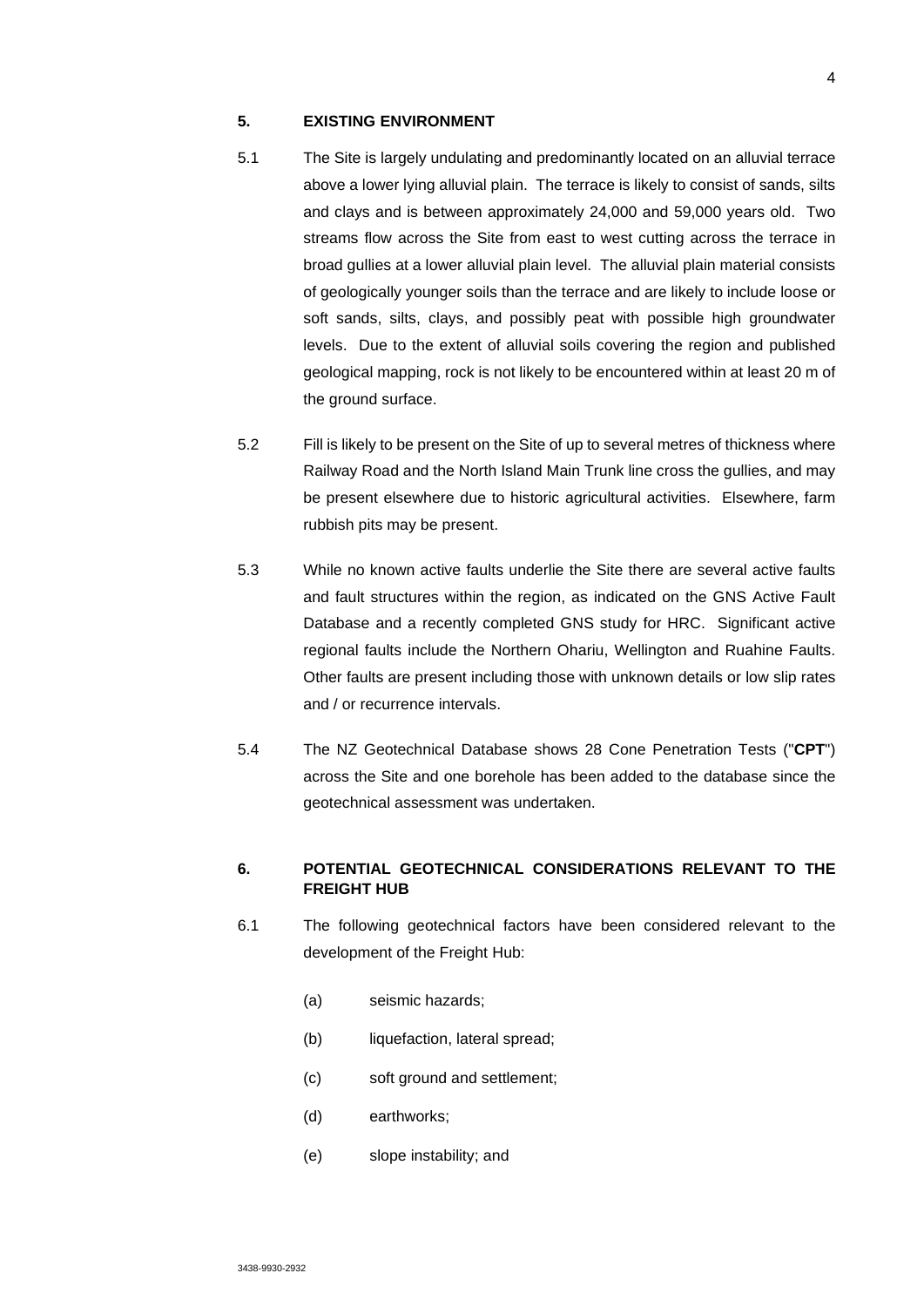(f) road paving.

#### **Seismic hazards**

- 6.2 The Site is located in a highly seismic region with several active faults and regionally significant active faults within 20 km of the Freight Hub. Concealed active faults under the Site obscured by relatively recent alluvial deposits cannot be ruled out.
- 6.3 Since writing the PGA, additional fault information has become available including a recent GNS study commissioned by HRC. While the study shows additional active faults in the region and a fault related structure approximately 2 km from the Site it has not affected my conclusions or recommendations.
- 6.4 While the majority of the Site is in a zone that is expected to have low amplification of ground shaking, low lying ground is indicated on the Palmerston North District Plan to be of moderate to high liquefaction potential. The consequence is that higher shaking events may be encountered more frequently in the younger alluvial material.

### **Liquefaction**

- 6.5 A liquefaction assessment report undertaken by GNS in 2011 divided Palmerston North into liquefaction zones based on soil type and age. Older, higher terrace soils were assessed as having negligible liquefaction damage potential while low lying recent alluvial soils were assessed as having moderate to high liquefaction damage potential.
- 6.6 Lateral spreading can occur where slopes have high groundwater levels and are adjacent to watercourses. While gullies will be infilled to create a platform for rail and associated infrastructure, lateral spreading could still occur at the perimeter of the Site adjacent to water courses, or where open water courses flow through the Site.
- 6.7 Lateral spreading and differential settlement will be managed through engineering design, as is common engineering practice. Seismic design assumes normal water and groundwater levels since the probability of the Site experiencing both flooding and a significant seismic event at the same time is extremely low.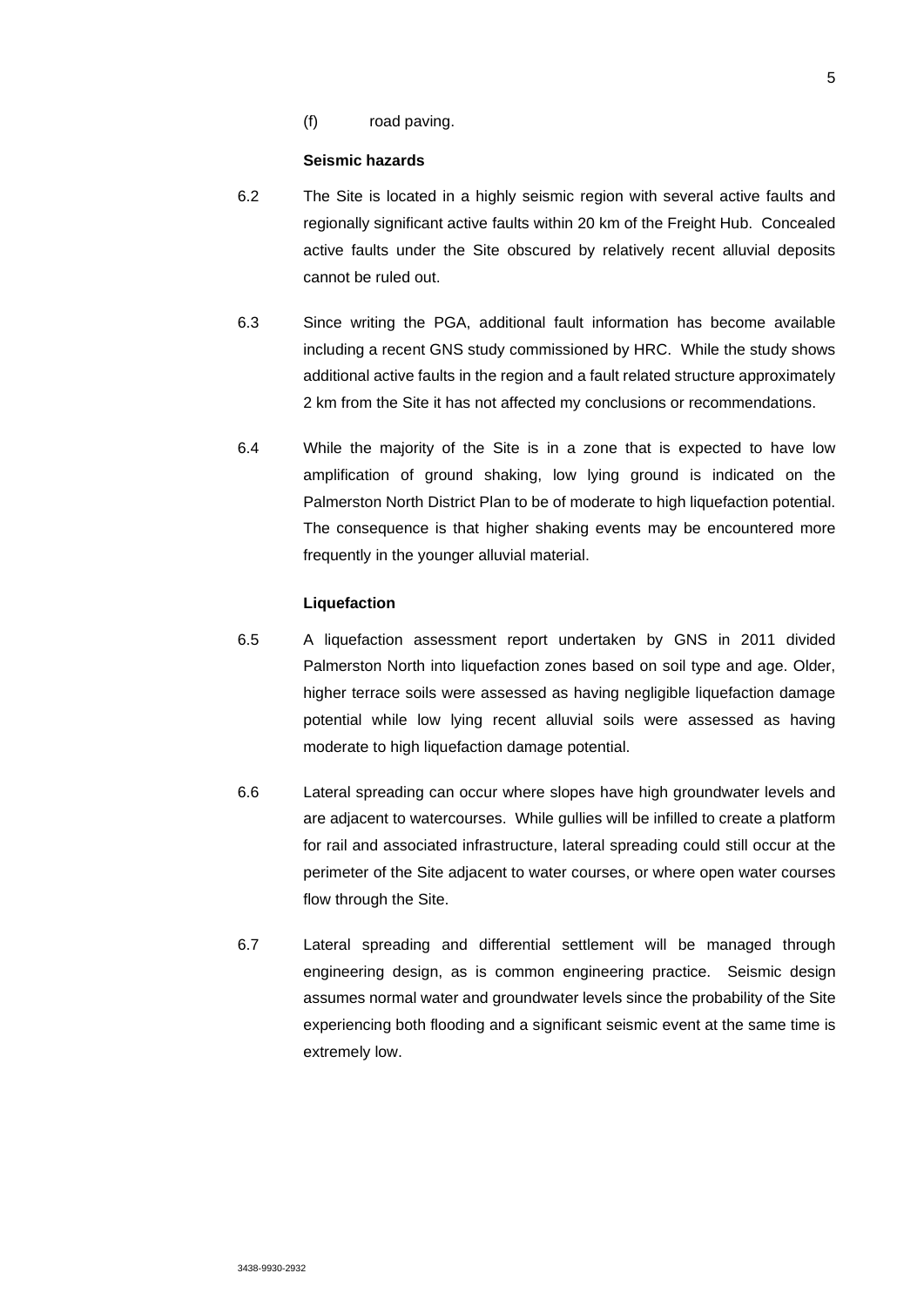### **Soft Ground and Settlement**

6.8 Soft ground is likely to be present on the Site, particularly on low lying ground and may cause settlement or differential settlement when loaded for example by earthworks fill, structures or heavy live loads (such as locomotives).

### **Earthworks**

- 6.9 As set out in Mr Skelton's evidence, extensive earthworks will be required to form a level surface for the Freight Hub.<sup>1</sup>
- 6.10 Granular soils (sands and gravels) are generally more suitable to use as engineering fill while cohesive soils (silts and clays) tend to be more moisture sensitive and may require treatment to make them suitable for use. Published GNS geological mapping and limited existing ground investigation from the New Zealand Geotechnical Database indicates soils to be a mixture of granular and cohesive materials. The materials appear to be highly layered which may make reuse challenging, particularly if the materials vary significantly horizontally.

### **Slope stability**

6.11 Slope stability is not anticipated to be an issue for the Freight Hub. Gullies crossing the Site will be infilled as part of development and most of the slopes are likely to consist of engineered cuts and fills which will be designed with a sufficient Factor of Safety to take account of slope instability and the potential for seismically induced lateral spreading. Some natural slopes may remain, particularly around the western part of the Site including the stormwater detention ponds. These areas will be engineered to ensure appropriate stability.

### **Road paving**

6.12 Weak road subgrades may be encountered where new roads cross recent lowlying alluvial materials, requiring more extensive pavement design than on higher terrace areas.

# **7. CONCLUSIONS OF PRELIMINARY GEOTECHNICAL ASSESSMENT**

7.1 From the assessment undertaken, I prepared a preliminary geotechnical risk appraisal, and qualitative risks were assigned to the geotechnical factors

<sup>1</sup> Evidence of Michael Skelton, dated 9 July 2021, at section 6.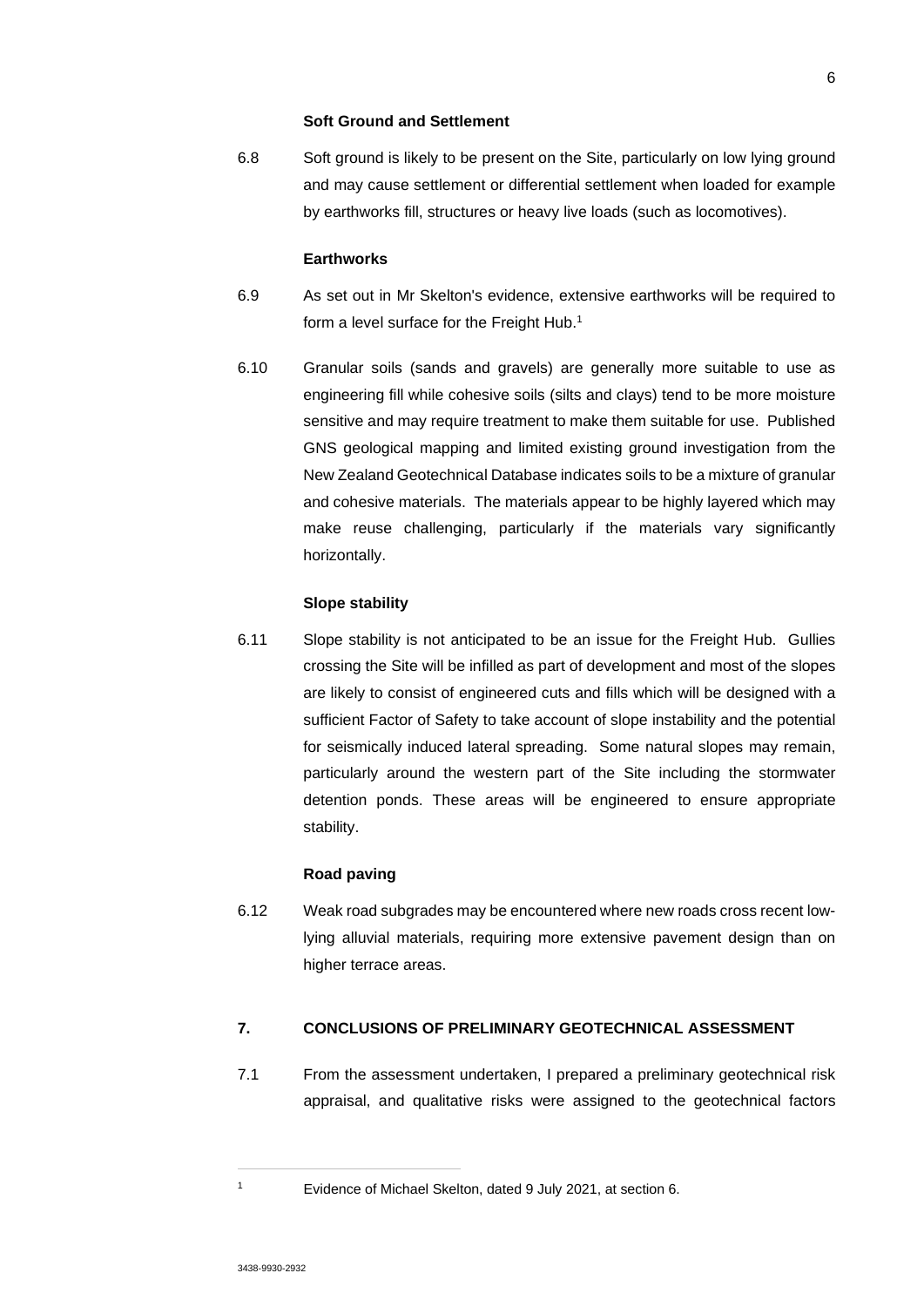outlined in section 6 above. The outcomes of the preliminary geotechnical risk appraisal are outlined at Table 7-1 of the PGA and summarised below.

- 7.2 The most significant geotechnical risks to the Freight Hub are anticipated to be from the low-lying alluvial soils with potential poor engineering properties, in particular:
	- (a) the availability and suitability of material for earthworks; and
	- (b) the potential soft and liquefiable ground, particularly associated with low lying / gully deposits.
- 7.3 I do not consider that the extent to which these risks eventuate will impact the feasibility of the Freight Hub being constructed on the Site, but will influence the engineering design of the Freight Hub to ensure that these risks are appropriately managed during construction.
- 7.4 Confirmation of ground conditions through detailed ground investigation and ground model development will occur during the detailed design process. These investigations are likely to consist of boreholes, CPT's test pits, hand augers and laboratory testing. This is a common approach for a project of this scale or type.
- 7.5 Whether ground improvement measures are required, and if so, what measures are most appropriate to incorporate into design, will depend on the outcomes of ground investigations and ground model development. Examples of typical ground improvement measures include pre-loading of fill for settlement, digging and replacement of unsuitable fill, and stone columns.

### **8. RESPONSE TO SUBMISSIONS**

- 8.1 HRC's submission comments on natural hazards including, active faulting and liquefaction.
- 8.2 HRC commissioned GNS to undertake a report which mapped active faults within the Horowhenua District and suggested fault avoidance zones. I have since reviewed a copy of this report dated May 2019. The faults discussed in this report match those obtained from other sources I have commented on in my PGA report together with new faults and fault related structures. However, none of these faults or active folds are within 2 km of the site and therefore the GNS report does not alter the conclusions in my PGA or this statement of evidence.